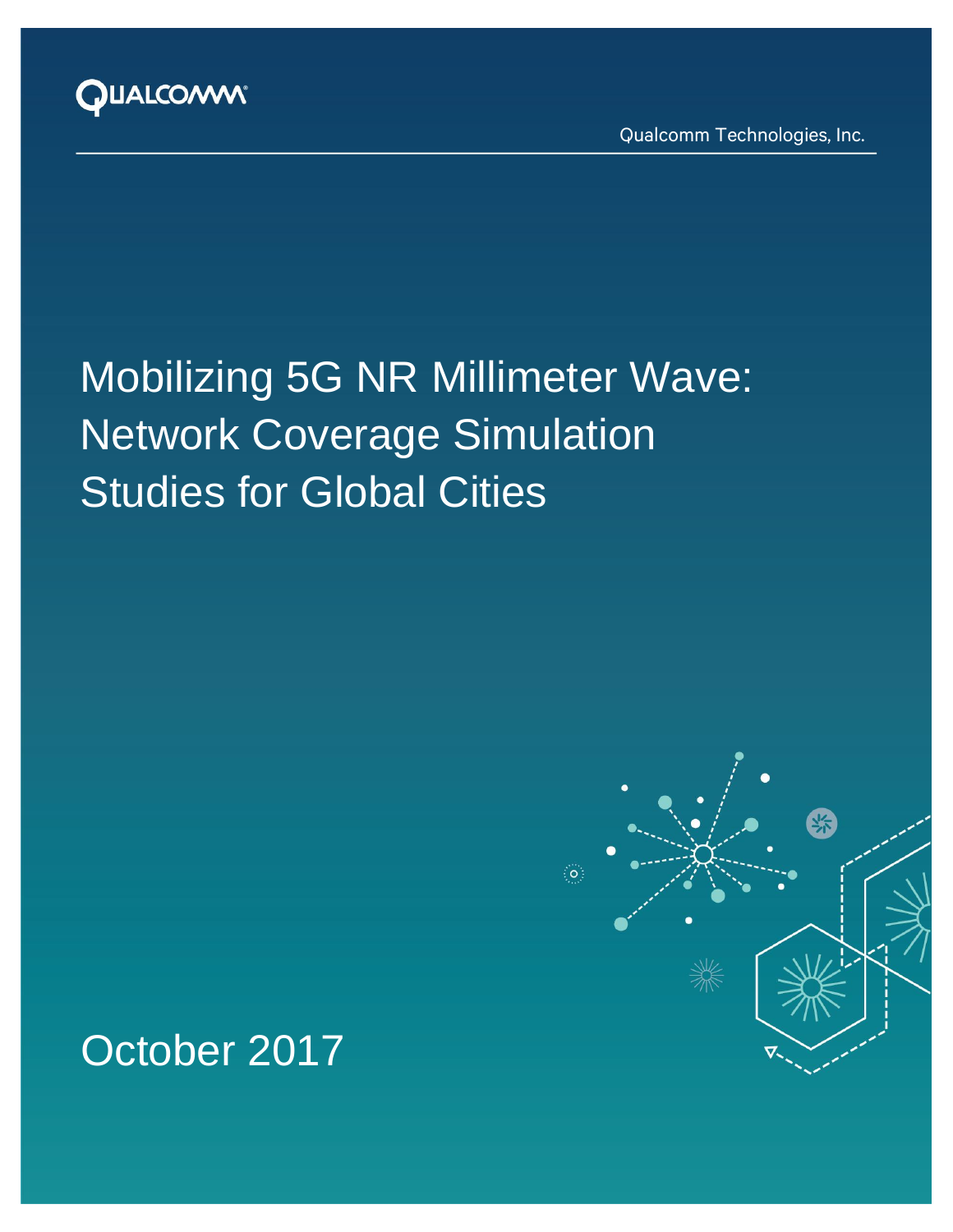# **Qualcomm Technologies, Inc.**

Qualcomm and Snapdragon are trademarks of Qualcomm Incorporated, registered in the United States and other countries. All Qualcomm Incorporated trademarks are used with permission. Other products and brand names may be trademarks or registered trademarks of their respective owners.

Qualcomm Snapdragon is a product of Qualcomm Technologies, Inc. Qualcomm Research is a division of Qualcomm Technologies, Inc.

> Qualcomm Technologies, Inc. 5775 Morehouse Drive San Diego, CA 92121 U.S.A.

©2017 Qualcomm Technologies, Inc. All Rights Reserved.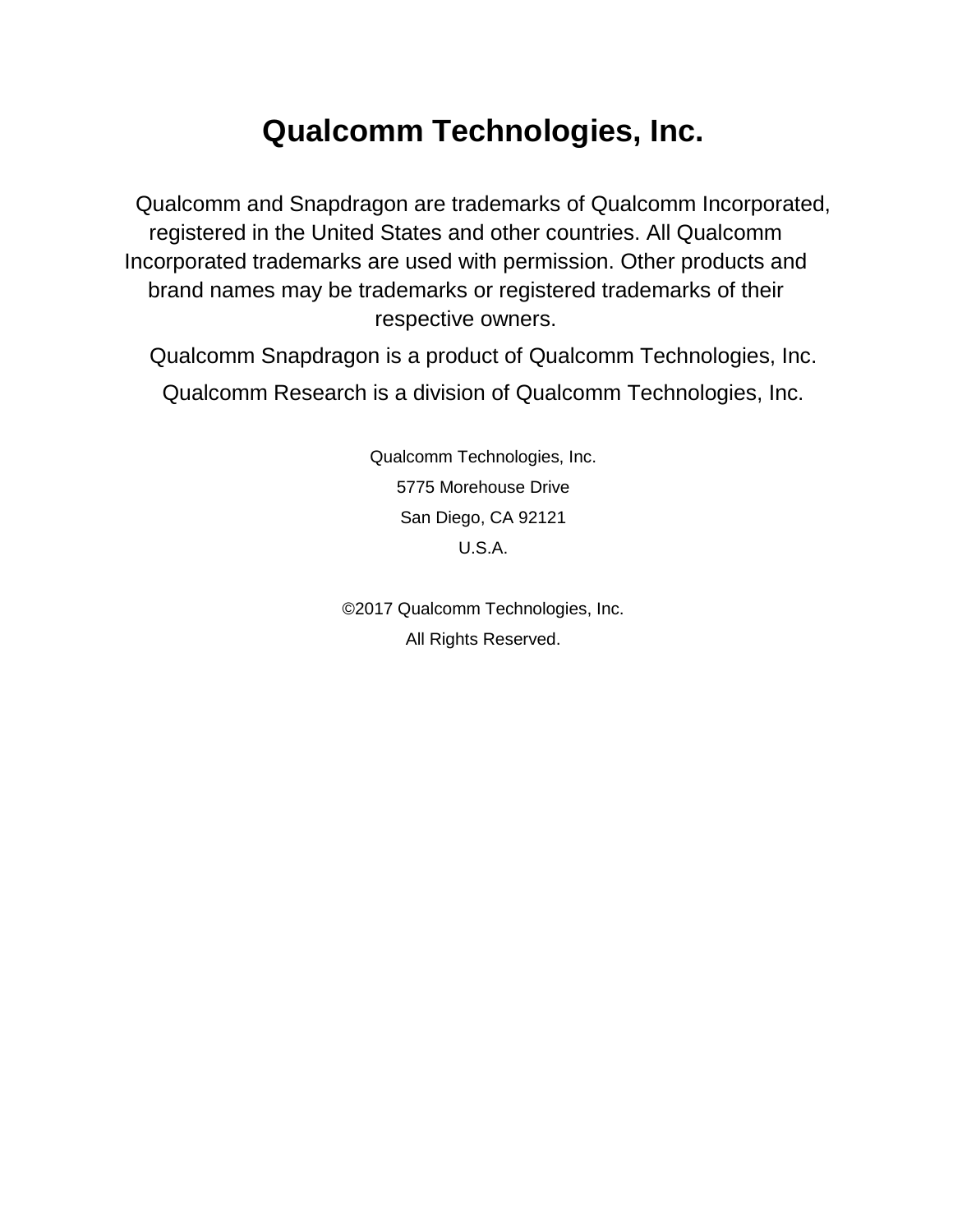# Table of Contents

| 1 <sup>1</sup> |     |                                                                              |  |
|----------------|-----|------------------------------------------------------------------------------|--|
| $\overline{2}$ |     |                                                                              |  |
| 3 <sup>1</sup> |     |                                                                              |  |
|                | 3.1 | Defining the geographic maps and site locations for the simulation studies 3 |  |
|                | 3.2 | Establishing a 5G NR mmWave link budget and RF propagation model4            |  |
|                | 3.3 |                                                                              |  |
| 4              |     |                                                                              |  |
|                | 4.1 | Significant 5G NR mmWave outdoor coverage with existing LTE sites 5          |  |
|                | 4.2 |                                                                              |  |
|                | 4.3 |                                                                              |  |
|                | 4.4 |                                                                              |  |
| 5 <sup>1</sup> |     |                                                                              |  |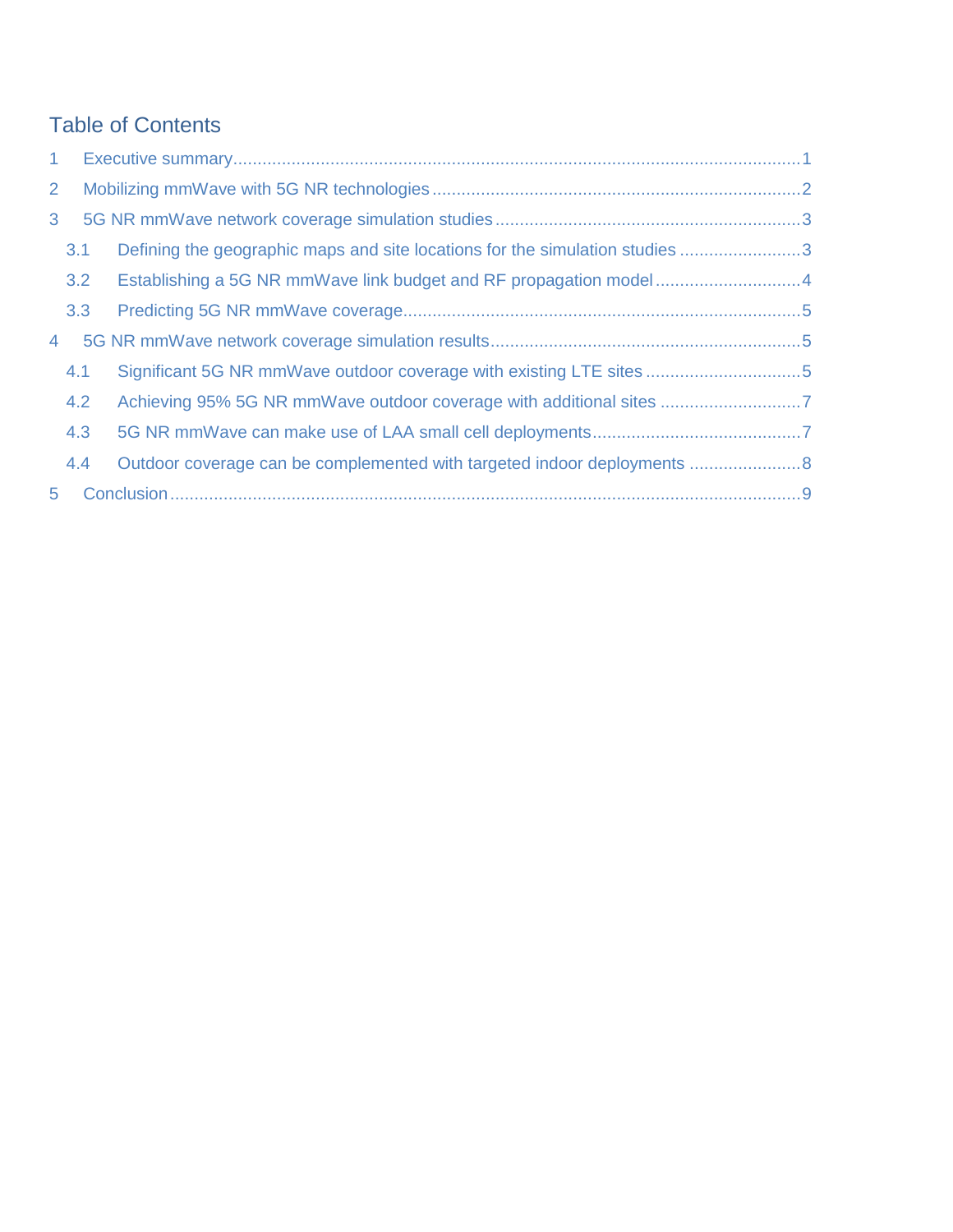# <span id="page-3-0"></span>**1 Executive summary**

Enhancing mobile broadband services is one of the key initial driving forces behind 5G, fueled by the insatiable demand for faster and better mobile experiences. Mobile networks are facing soaring demands for mobile data as consumers increasingly utilize mobile devices to share and consume high-definition multi-media. In addition, as the capabilities of mobile devices continue to grow with advancements such as higher-resolution cameras, 4K video, always-connected cloud computing, and virtual/augmented reality, so does the ever-increasing demand for faster, better connectivity. A recent study<sup>1</sup> showed that mobile data traffic is expected to grow to approximately 50B Gigabytes per month by 2021, representing an impressive growth rate of 47% CAGR from the period of 2016 to 2021.

While it is still being extensively tested, the use of high-frequency spectrum bands above 24 GHz, loosely known as millimeter wave (mmWave), is emerging as a key 5G technology. The use of these bands is very compelling as the large bandwidths (100s of MHz) available at these high frequencies enable extremely high data rates and significant increases in capacity. Historically, mmWave bands were not robust enough for mobile broadband applications due to increased propagation loss and susceptibility to blockage (e.g. hand, head, body, foliage, building penetration). However, advanced antenna techniques that are being introduced with 5G New Radio (NR) – the global 5G standard – are changing this.

5G NR mmWave mobile deployments will require dense network topologies with inter-site distances (ISD) of ~150-200 meters. As a result, an additional potential deployment challenge with commercializing 5G NR mmWave is the perceived requirement for many additional small cell sites, which could delay the wide-scale commercial deployments and require large investments. One area of focus for 5G NR mmWave mobile deployments will be high-traffic urban areas in large global cities. To help assess this deployment challenge for 5G NR mmWave, Qualcomm Research conducted an extensive set of 5G NR mmWave network coverage simulation studies in numerous global cities.

The objective of this paper is to provide details on the methodology and results from these simulation studies. The results of the simulation studies conducted across ten global cities, show that significant outdoor downlink coverage (up to 81%) is possible when co-siting 5G NR mmWave with existing 4G LTE macro and small cell sites. The positive results show that mobile deployments in urban-areas based on existing LTE cell cities is feasible, especially when considering the tight-interworking of 5G NR with 4G LTE.

Although mmWave outdoor-to-indoor coverage for mobile is not feasible, the outdoor mmWave coverage will significantly free up resources in the spectrum bands below 6 GHz for outdoor-to-indoor capacity, utilizing either 4G LTE or 5G NR technology. In addition, outdoor mmWave coverage can be complemented with targeted indoor mmWave deployments. An example coverage simulation for a large indoor venue is also included in the paper.

The paper will also provide some background on the key properties for robust 5G NR mmWave operation in a non-line-of-sight (NLOS) mobile environment, as well as showcase how Qualcomm Technologies is leading the way to mobilize 5G NR mmWave and make it a commercial reality in 2019.

<sup>&</sup>lt;sup>1</sup> Cisco Visual Networking Index: Global Mobile Data Traffic Forecast (Feb'17)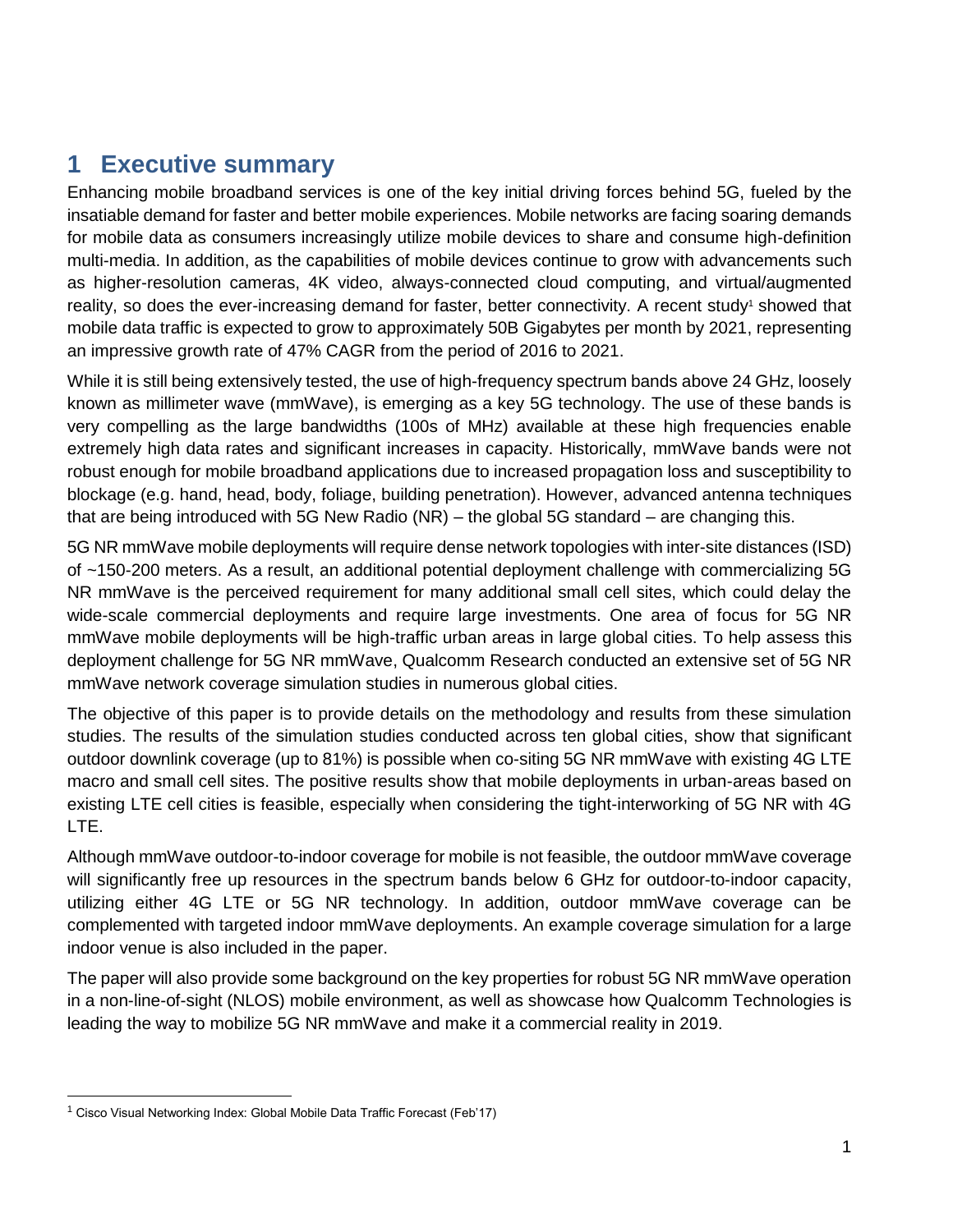# <span id="page-4-0"></span>**2 Mobilizing mmWave with 5G NR technologies**

The ever-increasing global demand for enhanced mobile broadband service is driving the need to access more wireless spectrum. Spectrum is the lifeblood of mobile connectivity — access to more spectrum increases network capacity, which means faster data rates and better user experiences. One key opportunity 5G will bring is making use of new higher spectrum bands not previous suitable for mobile communications. 5G NR is being designed not only for bands below 3 GHz where most mobile communications happen today, but also to provide a unified design that will make use of mid-bands, such as 3.3 to 6 GHz, as well as high-bands above 24 GHz, loosely known as mmWave.



**Figure 1: Unified 5G NR design across diverse spectrum bands and types**

Although high-bands above 24 GHz have been utilized for quite some time in carefully engineered fixed, line-of-sight wireless communications for wireless backhaul and satellites, mmWave is a new frontier for mobile. To date, mobile networks were only deployed at scale below 3 GHz because higher frequencies, especially mmWave bands, were not robust enough mobile broadband applications due to increased propagation loss and susceptibility to blockage.

Mobilizing mmWave requires a new 5G NR system design, as shown in Figure 2, to overcome these robustness challenges. These advancements are being driven by radical improvements in silicon computation capability, as well as the ability to integrate large numbers of antenna elements and RF chains into cost-effective phased-array RFICs to make mobile device form factors, including smartphones, a possibility.



**Figure 2: Mobilizing mmWave with advanced 5G NR technologies**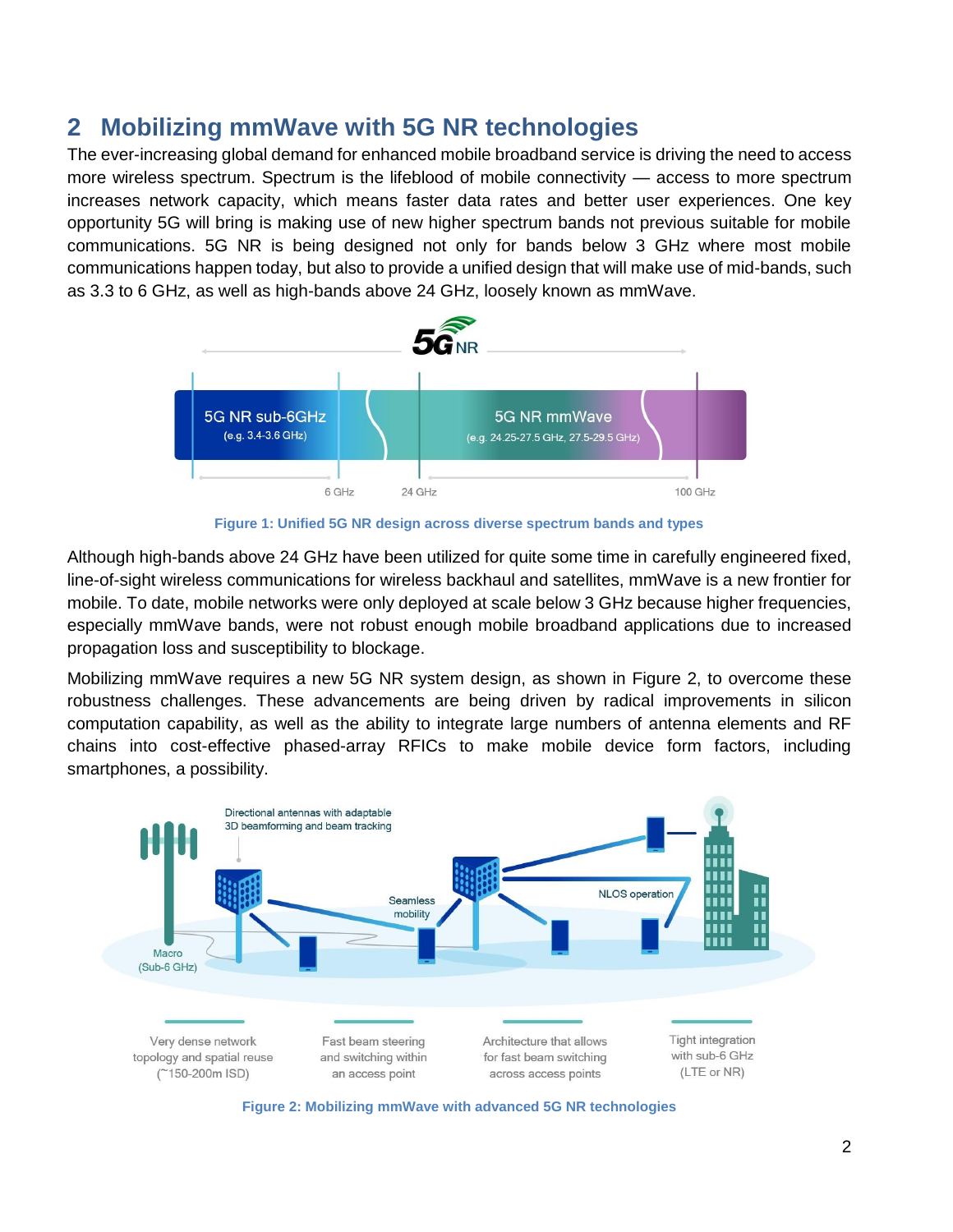As implied by the name (millimeter wave), the small wavelengths at these higher frequencies makes the use of many antenna elements in a relatively small form factor possible. This characteristic of mmWave will be utilized in the 5G NR mmWave system to make use of massive MIMO antenna arrays to create highly directional beams that focus transmitted RF energy to overcome the propagation and path loss challenges in both the uplink and downlink. These directional beams can also be utilized for spatial reuse.

A major lesson learned from the mmWave simulations, channel measurements, and field testing is that it is possible to capture reflected signals – in effect, non-line-of-sight (NLOS) signals – and use them to supplement the line-of-sight (LOS) signal to increase channel capacity. It is therefore possible to use reflected signals to maintain a link to a mobile device even when it moves entirely out of LOS of the transmitter and this is one reason we can radically expand the role of mmWave for 5G mobile broadband.

The 5G NR mmWave system must also adapt quickly to the rapidly changing channel conditions. At mmWave frequencies, even small variations in the environment, such as the turn of the head, movement of the hand, or a passing car, can change the channel and impact performance. The 5G NR mmWave system will employ fast beam steering and switching techniques to discover and switch quickly to the dominant beam path, both within and across access points.

As mmWave will deliver more localized indoor/outdoor coverage when compared to spectrum bands below 6 GHz, the 5G NR mmWave system will also require tight integration with sub-6 GHz bands to ensure wide area coverage and a seamless user experience. 5G NR will deliver this tight integration via dual-connectivity where multimode devices simultaneously connect to both sub-6 GHz bands for widearea coverage and mmWave bands for additional bandwidth and capacity boost. Even in 5G NR mmWave coverage, devices will simultaneously connect to sub-6 GHz (with either 5G NR or 4G LTE technology) to provide faster system acquisition and robustness to fading and micro coverage holes. The anchor cell (typically a 4G LTE or 5G NR sub-6 GHz macro cell) provides coverage and handles control procedures for channel acquisition, paging and mobility, while a non-collocated mmWave booster cell provides more localized, high-capacity services with seamless mobility.

### <span id="page-5-0"></span>**3 5G NR mmWave network coverage simulation studies**

Based on a theoretical framework of mmWave mobile access, supported by extensive channel measurements and over-the-air testing conducted by Qualcomm Research, a set of simulation studies were performed in urban areas of large global cities to estimate the realistic span of outdoor coverage. This section describes the methodology used to perform these simulation studies in the most accurate manner.

#### <span id="page-5-1"></span>**3.1 Defining the geographic maps and site locations for the simulation studies**

For the simulation studies, dense urban areas of global cities that experience high mobile traffic were selected. Barring some city-specific variations, a contiguous geographical area of approximately ten square kilometers was used for each of the cities. To ensure accurate signal propagation estimation, high-resolution geographical maps of the global cities with 2m x 2m resolution were utilized, including 3D building databases. In addition to the city buildings, since foliage can potentially create impediments to the propagation of mmWave signals, the 3D geographical maps utilized for the simulations also included accurate and up-to-date information about foliage type, depth, height, and other relevant details. This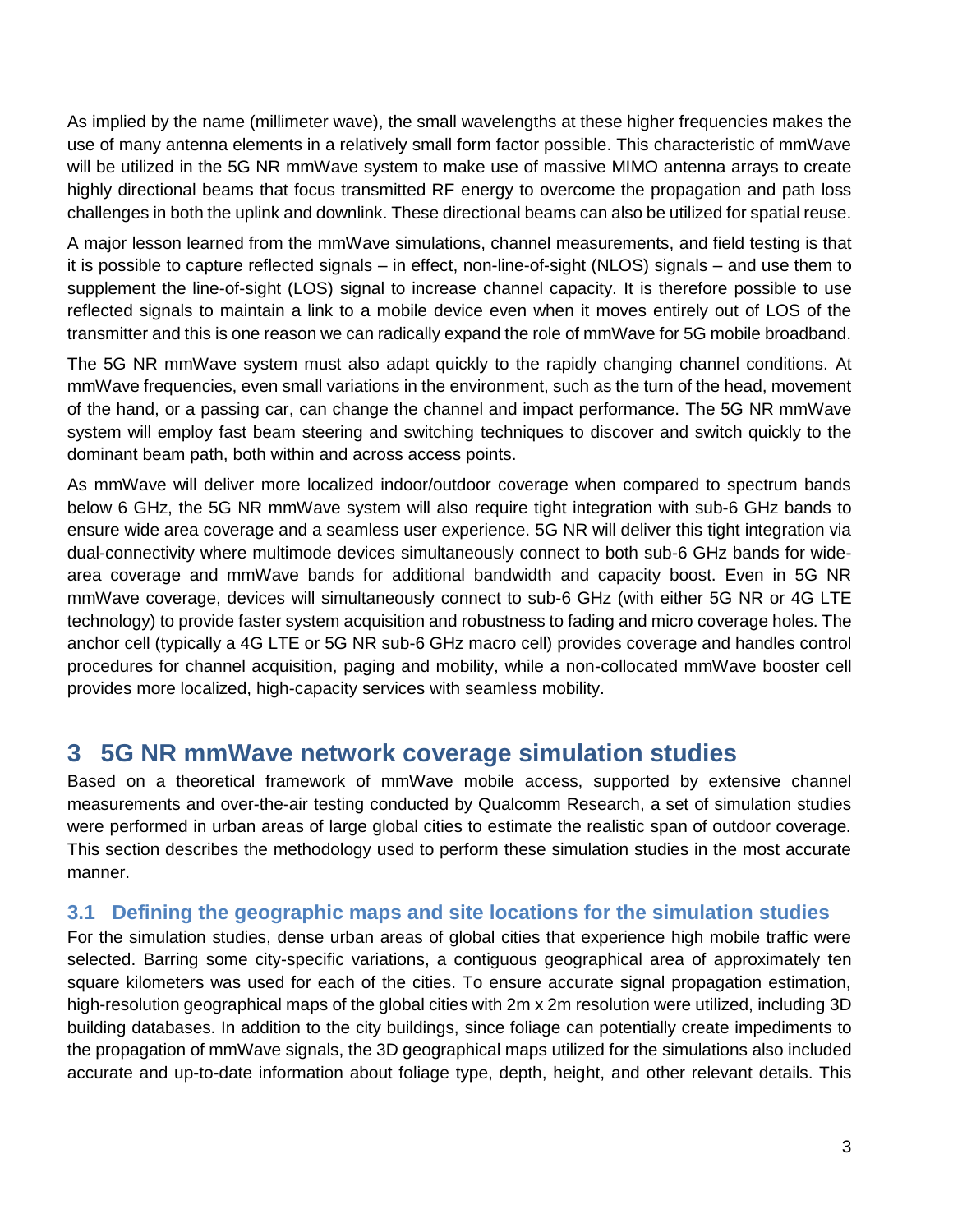information was then used in the network planning tool to estimate foliage attenuation based on relevant details including attenuation-per-meter assumptions.

For the simulation studies for each city, a one-to-one 5G NR mmWave co-siting deployment on existing 4G LTE sites was assumed. This was based on existing site locations obtained from a leading mobile network operator in each city. The network operator identity and the exact details on the site locations is not disclosed to protect confidential data. Both macro and micro-cells that are in service today have been taken into consideration for such study, including exact antenna height and orientation of the existing LTE sites. No outdoor Wi-Fi assets or locations have been used for these simulations studies, which could have further improved the mmWave coverage footprint by including operator's Wi-Fi assets with one-to-one 5G NR mmWave co-siting.

#### <span id="page-6-0"></span>**3.2 Establishing a 5G NR mmWave link budget and RF propagation model**

For the simulation studies, a 5G NR mmWave link budget was developed for a target downlink cell edge spectral efficiency of 0.4 bps/Hz using a 100 MHz component carrier (scalable up to 800 MHz).

To follow a consistent approach aligned with 3GPP for these studies, the 5G NR mmWave link budget utilized the NLOS street canyon propagation model defined in 3GPP TR 38.900 for dense urban and urban morphology. As the simulation studies include both macro and micro cells, 3GPP Urban Macro (Uma) and Urban Micro (Umi) propagation models have been used for macro and micro cells respectively. The 5G NR mmWave link budget also accounts for additional losses including hand loss, body loss, and lognormal shadowing, based on extensive channel measurements and testing conducted by Qualcomm Research.

An example high-level 5G NR mmWave UE link budget<sup>234</sup> for 28 GHz downlink outdoor coverage that was used to perform the network coverage simulation studies is shown in Figure 3.

# 5G NR mmWave link budget

28 GHz downlink outdoor coverage

| Effective Transmit Antenna gain    | 26.1 dBi          |
|------------------------------------|-------------------|
| <b>Total EIRP</b>                  | 60.2 dBm          |
| Rx Noise figure                    | 9 dB              |
| <b>Target Spectral Efficiency</b>  | $0.4$ bps/Hz      |
| <b>Receiver Sensitivity</b>        | $-91.0$ dBm       |
| Total Additional Gains & Losses    | $18.2 \text{ dB}$ |
| Maximum Allowable Path-loss (MAPL) | 133.0 dB          |

### Cell edge data rate

Based on target 0.4 bps/Hz spectral efficiency with 100% DL TDD configuration



**Figure 3: Example high-level 5G NR mmWave link budget**

 $2$  Additional variations possible due to temporary blockage  $-$  field measurements to follow

<sup>3</sup> RX noise figure based on 3GPP TR 38.900 reference

<sup>4</sup> Additional gains and losses include receiver effective antenna gain, hand loss, body loss, lognormal shadowing, rain attenuation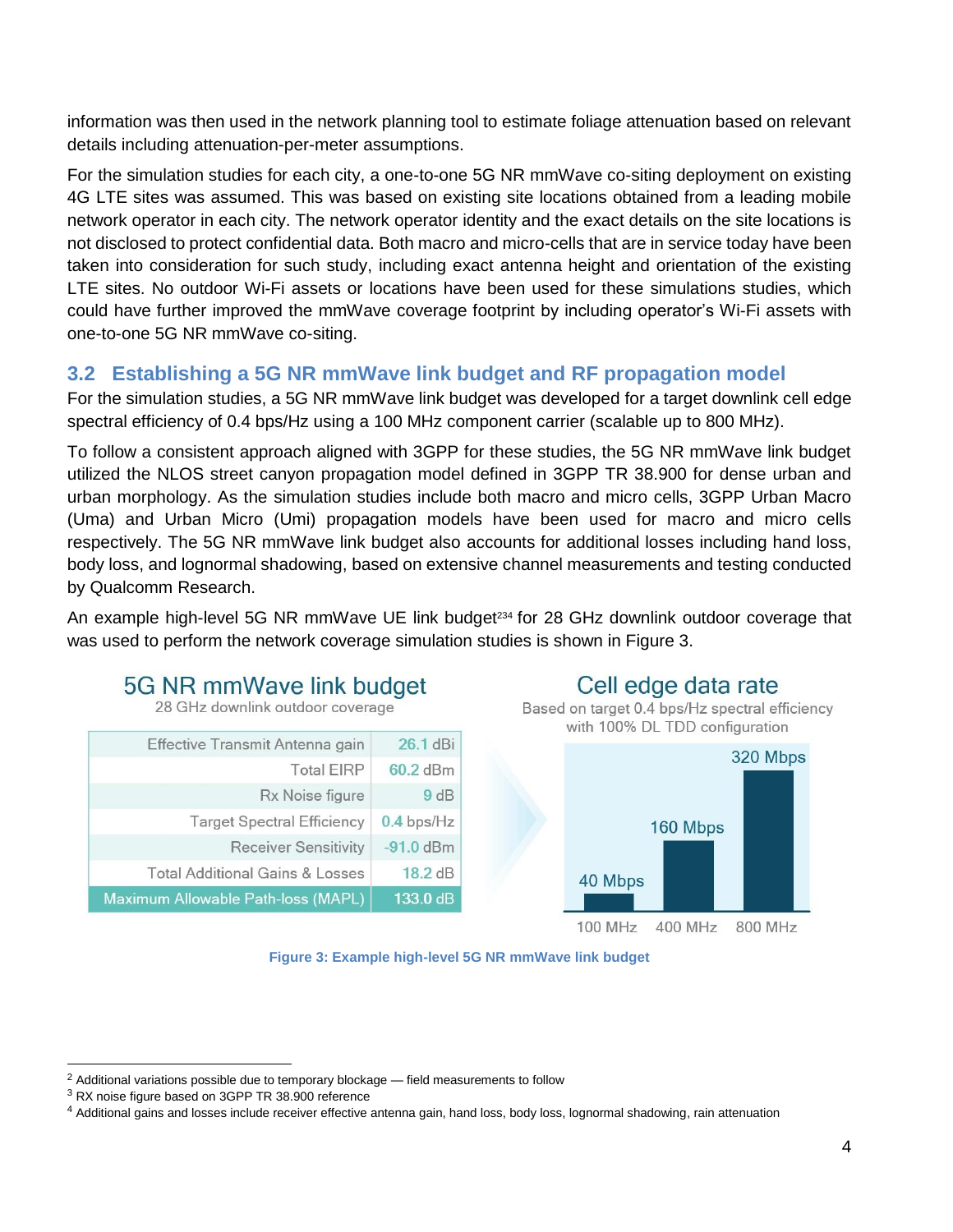#### <span id="page-7-0"></span>**3.3 Predicting 5G NR mmWave coverage**

Once the 5G NR mmWave link budget was established and Maximum Allowable Path-Loss (MAPL) determined for the simulation studies, a commercial network planning tool used for LTE network planning was used for the simulation studies to predict 5G NR mmWave coverage. The studies were performed on a modified version of the LTE network planning module in line with 5G NR mmWave requirements based on the network planning tool vendor's guidelines. Considering the utilization of well-established network planning techniques, high-resolution geo maps with terrain and build data, actual LTE site databases, and 3GPP propagation models, there is high confidence that the results are very close to the actual 5G NR mmWave network coverage. Additional variations in coverage are possible due to temporary blockages and extensive over-the-air 5G NR mmWave field measurements are to follow.



**Figure 4: 5G NR mmWave coverage prediction methodology**

# <span id="page-7-1"></span>**4 5G NR mmWave network coverage simulation results**

Based on the coverage prediction methodology summarized in Figure 4, an extensive set of 5G NR mmWave network coverage simulation studies were performed in large global cities. The key findings from these simulation studies are summarized below.

#### <span id="page-7-2"></span>**4.1 Significant 5G NR mmWave outdoor coverage with existing LTE sites**

Based on the coverage prediction methodology summarized in the previous section, network coverage simulations studies were conducted across various global cities in dense urban areas approximately ten square kilometers in area (barring some city-specific variations). The results from these simulation studies for 28 GHz outdoor downlink coverage is summarized in Figure 5.

The results show that significant outdoor coverage is possible when co-siting 5G NR mmWave with existing 4G LTE macro and small cell sites. The positive results show that mobile deployments with seamless outdoor coverage in urban-areas is certainly feasible with high site density, especially when considering the tight interworking of 5G NR with 4G LTE. The results also show that macro cell density may not be sufficient for decent outdoor coverage, and that use of outdoor small cells is typically needed.

Although 5G NR mmWave outdoor-to-indoor coverage for mobile is not feasible, the outdoor mmWave coverage will significantly free up resources in the spectrum bands below 6 GHz for outdoor-to-indoor capacity utilizing either 4G LTE or 5G NR technology. It also frees up sub-6 GHz resources for outdoor capacity in areas not covered by 5G NR mmWave.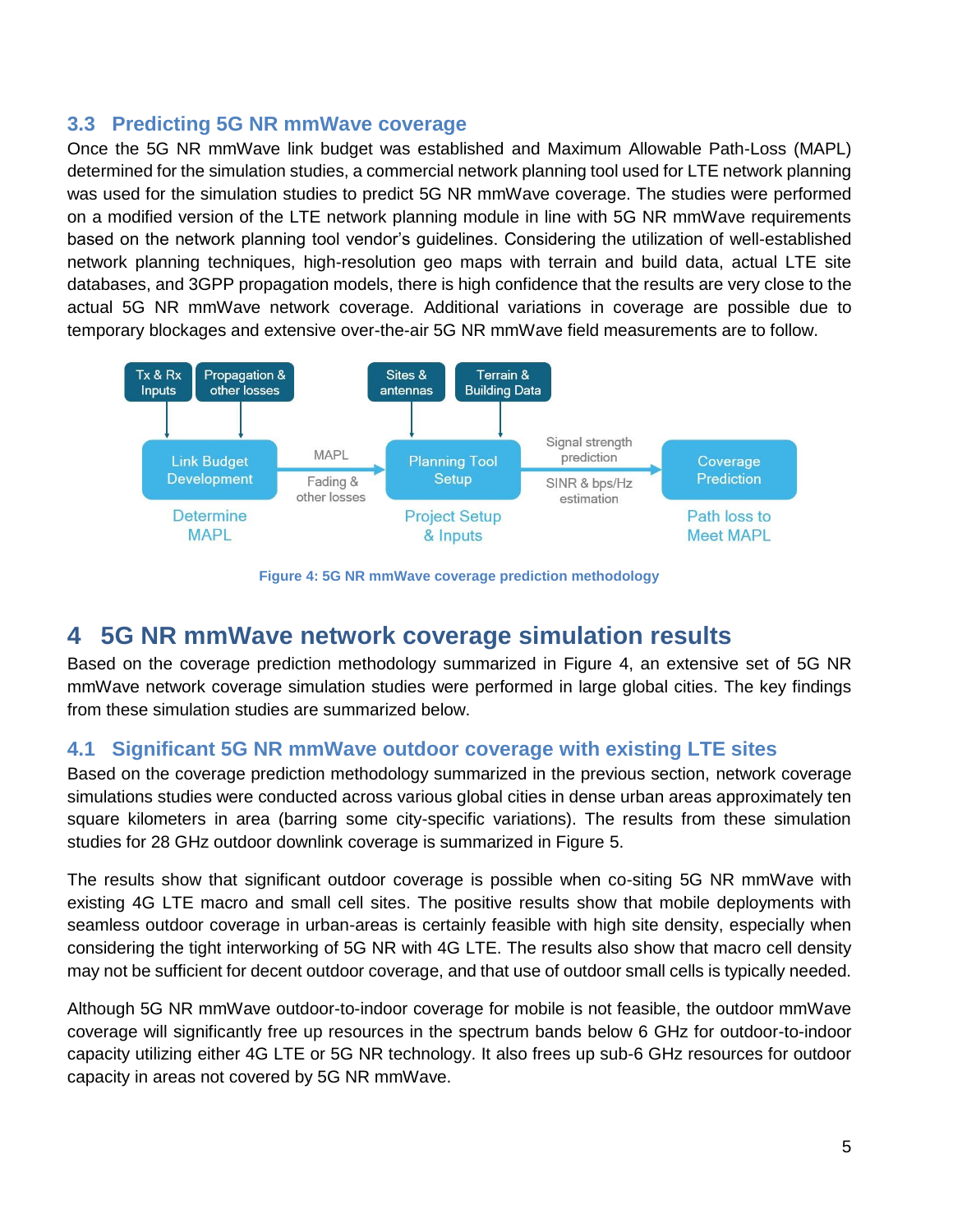

**Figure 5: Qualcomm Research 5G NR mmWave Network Coverage Simulation**

A signal strength heatmap for US City 2 (San Francisco, CA) based on these 5G NR mmWave coverage simulation results is shown in Figure 6. The cell edge data rate (based on target spectral efficiency of 0.4 bps/Hz) for the fair signal is 40 Mbps for 100 MHz bandwidth and 100% TDD DL configuration (320 Mbps for 800 MHz). Meanwhile, the cell edge data rate for an excellent signal based on the same assumptions is 500 Mbps for 100 MHz bandwidth (4 Gbps for 800 MHz).



**Figure 6: San Francisco 5G NR mmWave coverage simulation**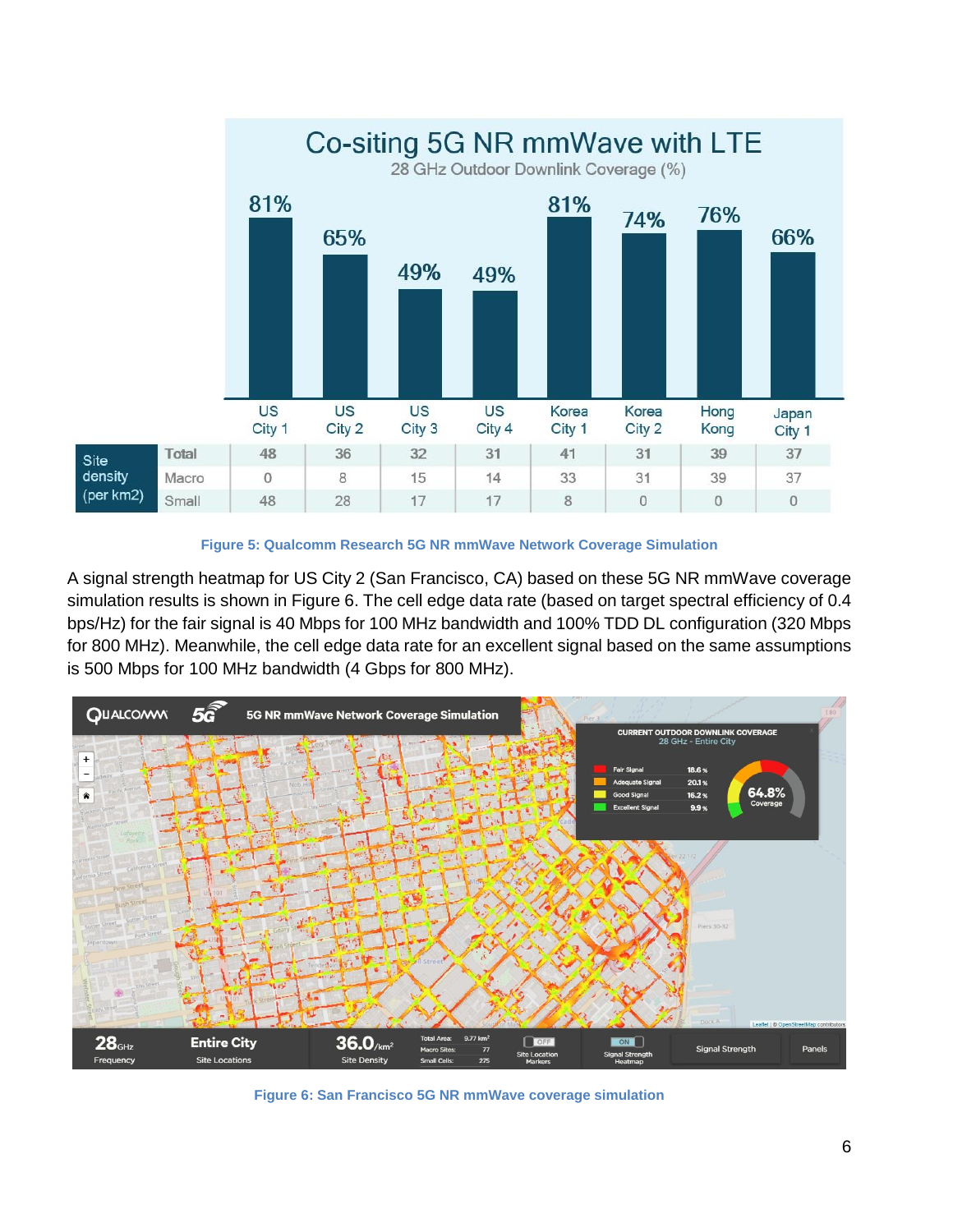Beyond the contributing impact of high site density on better outdoor coverage, the simulation studies revealed some key aspects of 5G NR mmWave helped contribute to the positive outdoor coverage results. One key contributing factor to the positive 5G NR mmWave outdoor coverage results is that legacy LTE sites were designed for out-to-in coverage. Other contributing factors include a higher Effective Isotropic Radiated Power (EIRP) for 5G NR mmWave versus 4G LTE small cells (while ensuring compliance with regulatory limits), as well as the use of massive MIMO antenna arrays (256x2 3D antenna array used for simulations) to create highly directional beams that focus transmitted RF energy to overcome the propagation and path loss challenges in both the uplink and downlink

Qualcomm Research is continuing to work on simulation studies for additional global cities and will also add uplink coverage studies to future simulation studies.

#### <span id="page-9-0"></span>**4.2 Achieving 95% 5G NR mmWave outdoor coverage with additional sites**

In addition to the 5G NR mmWave network coverage simulation studies based on existing LTE sites in global cities, simulation studies were performed to assess the feasibility of achieving greater than 95% coverage, as well as compare 5G NR mmWave outdoor downlink coverage for 28 GHz versus 39 GHz (39 GHz outdoor MAPL  $~1.5$  dB weaker than 28 GHz<sup>5</sup>). The results of this are summarized in Figure 7. The study utilized a baseline configuration of 73 sites per square kilometer based on a 0.8 km<sup>2</sup> dense urban area in US City 2.



**Figure 7: Additional 5G NR mmWave coverage simulation studies**

The results show it is feasible to achieve 95% outdoor downlink coverage for 28 GHz by adding an addition 46 small cells (or increasing the site density by ~75%). Alternatively, the gap in coverage to reach 95% can be covered by utilizing sub-6 GHz bands (either LTE or 5G NR). The results also show that 39 GHz requires ~25% increase in site density to achieve the same outdoor coverage as 28 GHz.

#### <span id="page-9-1"></span>**4.3 5G NR mmWave can make use of LAA small cell deployments**

4G LTE Licensed Assisted Access (LAA) was introduced in 3GPP release 13. It uses carrier aggregation in the downlink to combine LTE in unlicensed spectrum (5 GHz) with LTE in the licensed band. This aggregation of spectrum provides for a fatter pipe with faster data rates and more responsive user experience. LAA utilizes dual-connectivity, like 5G NR mmWave deployments, by maintaining a

 $5$  1.5 dB MAPL delta does not include propagation difference; with  $\sim$ 3 dB propagation difference, the net delta would be  $\sim$ 4.5 dB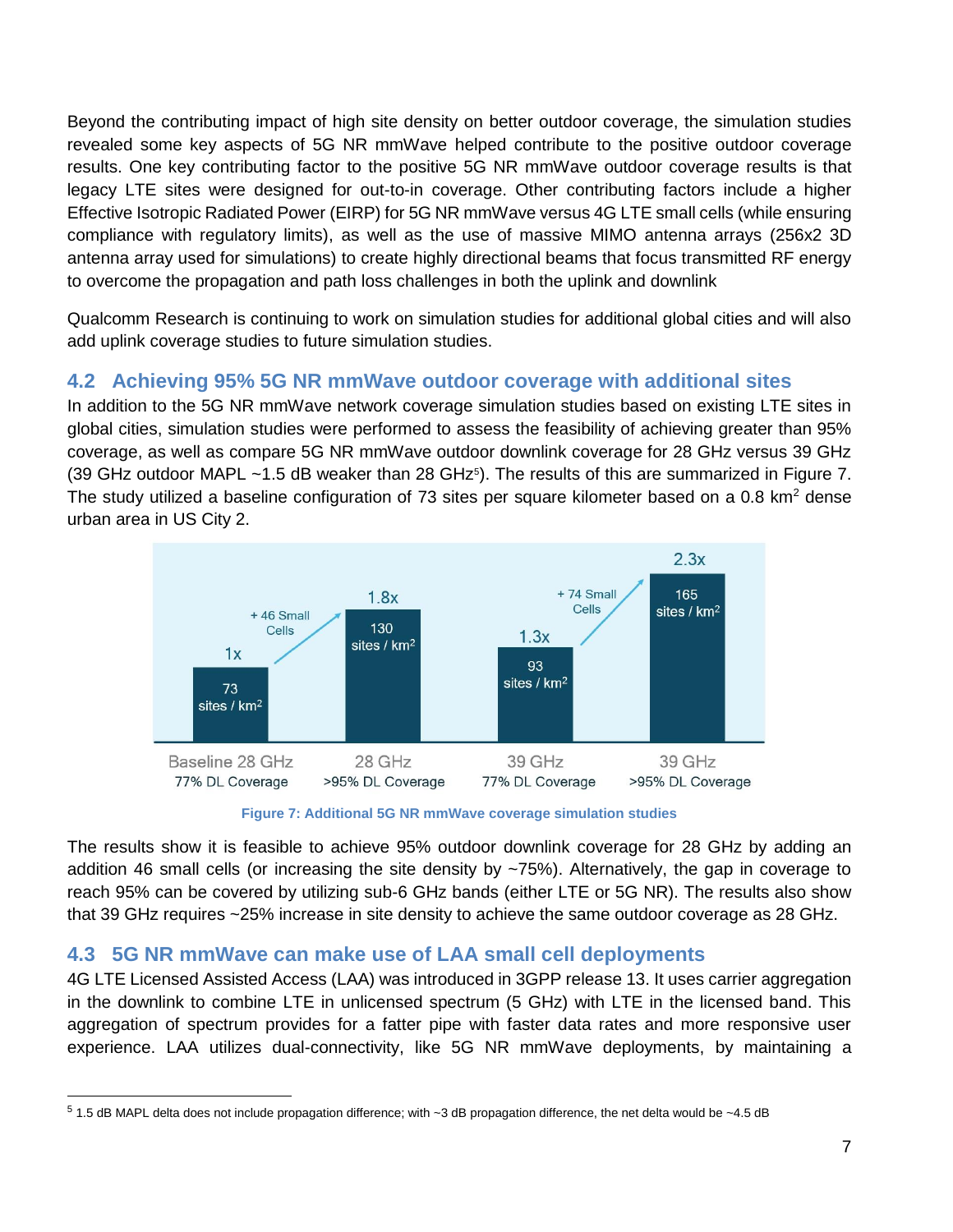persistent anchor in the license spectrum that carries all the control and signaling information to deliver a user experience that is both seamless and reliable.

LAA is here today with commercial network launches in multiple cities, along with numerous commercial devices supporting LAA, powered by the Qualcomm Snapdragon X16 LTE modem. LAA is a key technology enabler to Gigabit LTE, which has become a global wireless phenomenon. LAA vastly expands the pool of operators that can deploy Gigabit LTE by reducing the requirement for licensed spectrum to reach Gigabit class speeds.

LAA is a small cell technology, and like 5G NR mmWave, will require dense network topologies. When mobile network operators deploy additional outdoor small cells to support Gigabit LTE launches, 5G NR mmWave can take advantage of these additional deployments as well in the future to deliver additional co-siting outdoor coverage. To assess this potential, a simulation study was conducted that compared LTE LAA coverage with 5G NR mmWave. The results for US City 1 and 2 can be seen in Figure 8.



**Figure 8: Comparing 5G NR mmWave coverage with LTE LAA**

#### <span id="page-10-0"></span>**4.4 Outdoor coverage can be complemented with targeted indoor deployments**

Although mmWave outdoor-to-indoor coverage for mobile is not feasible, outdoor mmWave coverage can be complemented with targeted indoor mmWave deployments in hyper-dense environments such as large venues. To assess the feasibility of targeted indoor 5G NR mmWave deployments, a network coverage simulation study was conducted on the Las Vegas Convention Center (LVCC), following a similar coverage prediction methodology as the outdoor coverage simulations and utilizing existing 4G LTE antenna locations in the venue (specifically North and Central Hall).

The link budget utilized for the outdoor coverage simulations was adjusted based on indoor-specific EIRP limits and deployment specific considerations (e.g., 64 vs. 256 antennas in gNodeB), resulting in a MAPL of 115 dB for indoor downlink coverage. In addition, path loss and indoor wall loss was adjusted inside the network planning tool (Indoor Ray Tracing model). The simulation study included an analysis of the North and Central Halls at the LVCC when empty, as well a mock-up of the Halls with exhibitor booths (including walls) to simulate indoor coverage at a live event like the International Consumer Electronics Show (CES®). As shown in Figure 9, a one-to-one overlay of 5G NR mmWave on the existing LTE antenna locations results in significant coverage and LTE offload in both scenarios.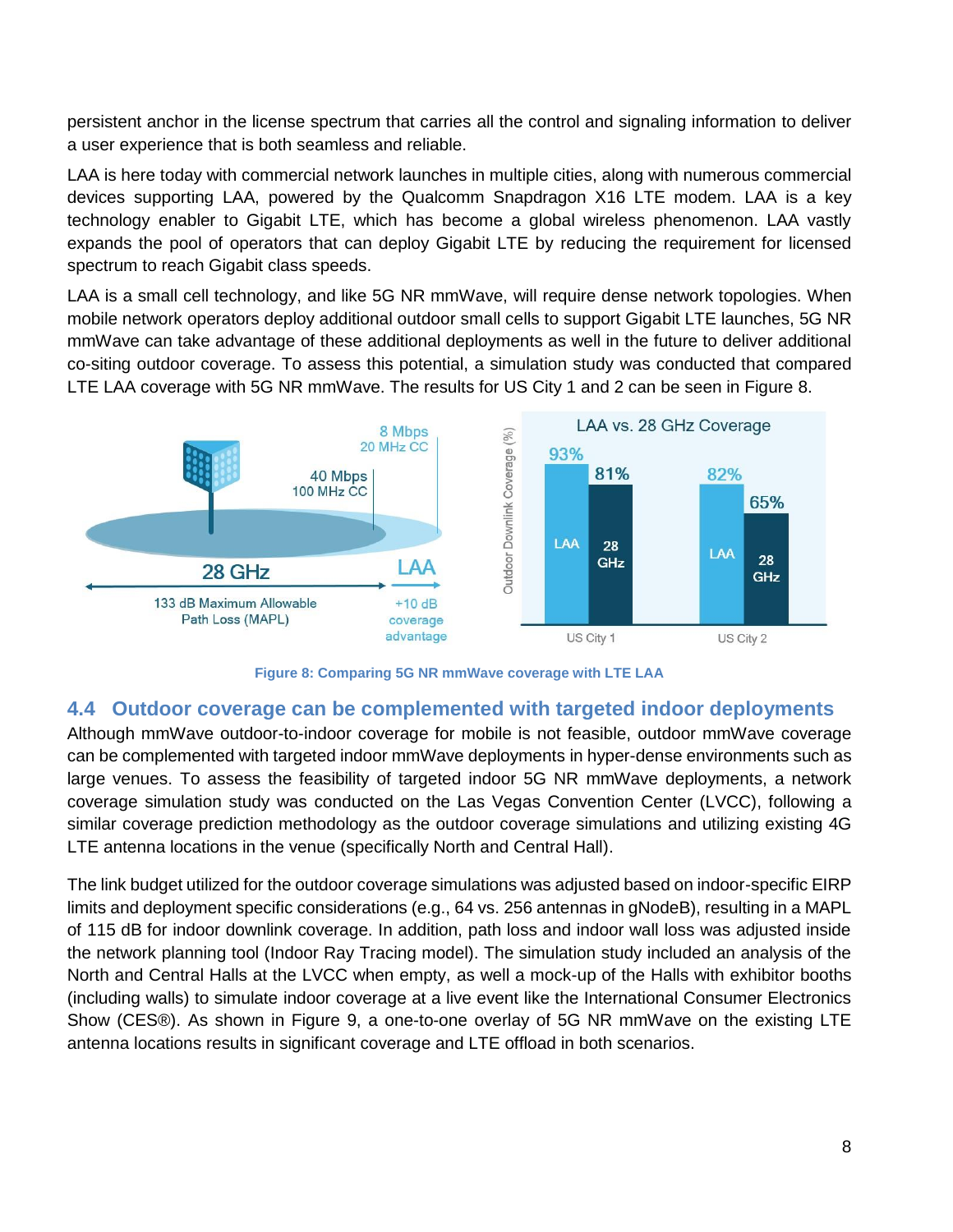

**Figure 9: 5G NR mmWave indoor downlink coverage co-siting with LTE**

# <span id="page-11-0"></span>**5 Conclusion**

The 5G NR mmWave network coverage simulation studies conducted by Qualcomm Research showcases that significant outdoor coverage is possible when co-siting 5G NR mmWave with existing LTE macro and small cell sites. It also shows how 5G NR mmWave outdoor coverage could potentially free up resources in the spectrum bands below 6 GHz for outdoor-to-indoor capacity, utilizing either 4G LTE or 5G NR technology. In addition, as shown in the 5G NR mmWave indoor coverage simulation for the Las Vegas Convention Center, outdoor mmWave coverage can be complemented with targeted indoor deployments.

Beyond these simulation studies, Qualcomm Technologies has been working on the key design elements necessary to harness mmWave bands for usage in mobile broadband communication systems for quite some time — leading the way to make mobile 5G NR mmWave a commercial reality in 2019.

Qualcomm is working closely with the industry to finalize the first release (Release 15) of the 3GPP 5G NR technical specifications with support for both sub-6 GHz and mmWave bands, including the Non-Standalone (aka NSA) 5G NR specifications that are expected to be completed at the end of this year. NSA 5G NR will make use of the existing LTE radio and core network (EPC) as an anchor for mobility management and coverage while adding a new 5G NR carrier. This will be the target of early 2019 deployments (in 3GPP terminology, this is NSA 5G NR deployment scenario Option 3).

At Mobile World Congress in Barcelona earlier this year, over-the-air testing of the Qualcomm Research 5G mmWave prototype system operating at 28 GHz was demonstrated. The over-the-air testing showcased how advanced 5G NR adaptive beamforming and beam tracking techniques can be utilized to deliver robust mobile broadband communications in real-world environments. These real-world environments included device mobility inside a moving vehicle and indoor mobility in an office environment with wall penetration and dynamic body/hand-blocking.

Qualcomm Technologies also recently announced a new 5G NR mmWave prototype and trial platform to accelerate mobile deployments for smartphones. The  $2^{nd}$  generation prototype system includes a 5G NR mmWave UE prototype that showcases an optimized mmWave RF Front-end design in a smartphone